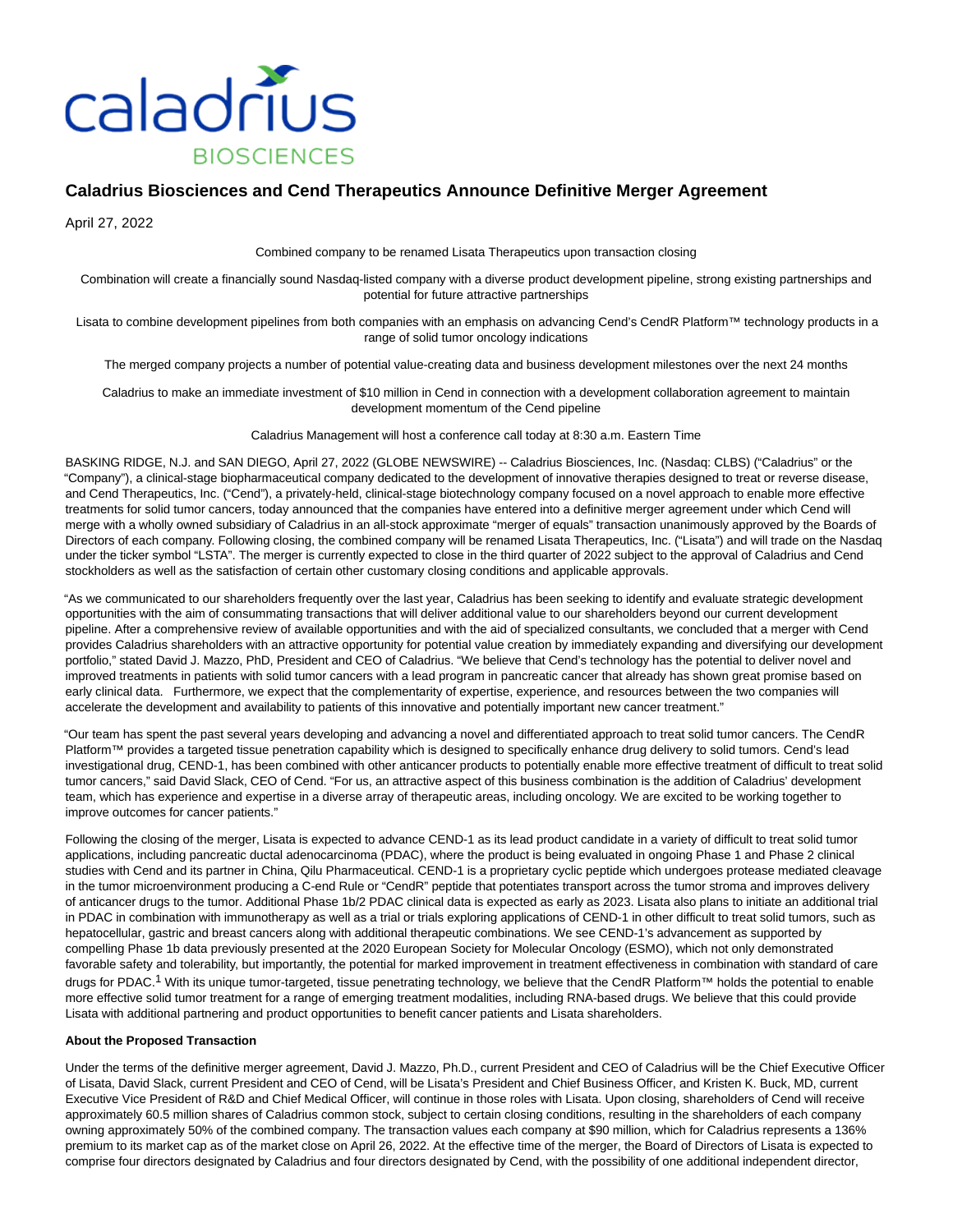whose appointment will be mutually agreed upon by both Caladrius and Cend.

# **Conference Call Details:**

Date: Wednesday, April 27, 2022 Time: 8:30 a.m. Eastern time Toll-free Dial-in Number: (866) 595-8403 International Dial-in Number: (706) 758-9979 Conference ID: 4166037

A live webcast along with the accompanying slides, which will be used during the webcast, are immediately available on the Events & Presentations page [\(https://ir.caladrius.com/news-events/events-presentations\)](https://www.globenewswire.com/Tracker?data=OQ3TcJ2k9p0mTPkS8wdXLqQhsO9WhMApP7DTgThesDJIVFxuD_jILvqcC_o9jhtOtatqdO1bkm96gc-gxAoXzQ0bED9R0YNAT0Yv9DasHQzg3ApwZ9vll7dVFzao9z1dDOmUWBqQffx6OrWSYekv9RPNX1-IZ2y0tRFrXTBcVEIbm4uRxoDiYs-tmc0YuOm2) under the Investors & News section of the Caladrius website. A telephone replay will also be available through May 4, 2022. To access replay, please dial (855) 859-2056 (Domestic) or (404) 537-3406 (International). At the system prompt, please enter the code 4166037 followed by the sign #.

# **About Caladrius Biosciences**

Caladrius Biosciences, Inc. is a clinical-stage biopharmaceutical company dedicated to the development of innovative therapies designed to treat or reverse disease. We are and have been developing first-in-class autologous cell therapy products based on the finely tuned mechanisms for self-repair that exist in the human body. Our technology leverages and enables these mechanisms in the form of specific cells, using formulations and modes of delivery unique to each medical indication.

The Company's current product candidates include: XOWNA® (CLBS16), the subject of both a recently completed positive Phase 2a study and an ongoing Phase 2b study [\(www.freedom-trial.com\)](https://www.globenewswire.com/Tracker?data=-rwzIE_HTyYVaF3dZaO5Ft-DIx9s11oo8up_PXm2FEln5ujlm2TunResFmVxSyM7mMK8iClkbJoABlf61RLgv0xdDYo7CtqtQkbqltQEL5k=) in the U.S. for the treatment of coronary microvascular dysfunction ("CMD"); CLBS12 (HONEDRA® in Japan), recipient of a SAKIGAKE designation in Japan and eligible for early conditional approval for the treatment of critical limb ischemia ("CLI") and Buerger's disease based on the results of an ongoing clinical trial; and CLBS201, designed to assess the safety and efficacy of CD34+ cell therapy as a treatment for diabetic kidney disease ("DKD"). No assurance can be given with respect to the future of these programs. For more information on the Company, please visit [www.caladrius.com.](https://www.globenewswire.com/Tracker?data=FMUyy3kCc1jfI1Av70LFJ5wi-mT9PbNf7yfseg5eZOaQCJuWaM-aKTF_uANpDBjGa7sVtAo6NFOU12Q5zjJJ9g==)

# **About Cend Therapeutics**

Cend is a clinical-stage biotech company focused on a novel approach to enable more effective treatments for solid tumor cancers. The CendR Platform™ provides a tumor-targeted tissue penetration capability to specifically enhance drug delivery to tumors. Cend is also applying its technology to alter immunosuppression selectively within the tumor microenvironment to enable a patient's immune system and immunotherapies to fight cancer with greater effectiveness. For more information on Cend, please visit www.cendrx.com

## **Forward-Looking Statements**

This communication contains "forward-looking statements" that involve substantial risks and uncertainties for purposes of the safe harbor provided by the Private Securities Litigation Reform Act of 1995. All statements, other than statements of historical facts, included in this communication regarding strategy, future operations, future financial position, future revenue, projected expenses, prospects, plans and objectives of management are forwardlooking statements. In addition, when or if used in this communication, the words "may," "could," "should," "anticipate," "believe," "estimate," "expect," "intend," "plan," "predict", "see" and similar expressions and their variants, as they relate to Caladrius, Cend or the management of either company, before or after the aforementioned merger, may identify forward-looking statements. Examples of forward-looking statements include, but are not limited to, statements relating to the timing and completion of the proposed merger; Caladrius's continued listing on the Nasdaq Capital Market until closing of the proposed merger; the combined company's listing on the Nasdaq Capital Market after closing of the proposed merger; expectations regarding the capitalization, resources and ownership structure of the combined company; the approach Cend is taking to discover and develop novel therapeutics; the adequacy of the combined company's capital to support its future operations and its ability to successfully initiate and complete clinical trials; the difficulty in predicting the time and cost of development of Cend's product candidates; the nature, strategy and focus of the combined company; the executive and board structure of the combined company; and expectations regarding voting by Caladrius's and Cend's stockholders. Actual results could differ materially from those contained in any forward-looking statement as a result of various factors, including, without limitation: the risk that the conditions to the closing of the transaction are not satisfied, including the failure to timely or at all obtain stockholder approval for the transaction; uncertainties as to the timing of the consummation of the transaction and the ability of each of Caladrius and Cend to consummate the transaction; risks related to Caladrius's ability to correctly estimate its operating expenses and its expenses associated with the transaction; the ability of Caladrius or Cend to protect their respective intellectual property rights; unexpected costs, charges or expenses resulting from the transaction; potential adverse reactions or changes to business relationships resulting from the announcement or completion of the transaction; and legislative, regulatory, political and economic developments. The foregoing review of important factors that could cause actual events to differ from expectations should not be construed as exhaustive and should be read in conjunction with statements that are included herein and elsewhere, including the risk factors included in Caladrius's Annual Report on Form 10-K filed with the SEC on March 22, 2022. Caladrius can give no assurance that the conditions to the transaction will be satisfied. Except as required by applicable law, Caladrius undertakes no obligation to revise or update any forward-looking statement, or to make any other forward-looking statements, whether as a result of new information, future events or otherwise.

## **No Offer or Solicitation**

This communication is not intended to and does not constitute an offer to sell or the solicitation of an offer to subscribe for or buy or an invitation to purchase or subscribe for any securities or the solicitation of any vote in any jurisdiction pursuant to the proposed transaction or otherwise, nor shall there be any sale, issuance or transfer of securities in any jurisdiction in contravention of applicable law. No offer of securities shall be made except by means of a prospectus meeting the requirements of Section 10 of the United States Securities Act of 1933, as amended. Subject to certain exceptions to be approved by the relevant regulators or certain facts to be ascertained, the public offer will not be made directly or indirectly, in or into any jurisdiction where to do so would constitute a violation of the laws of such jurisdiction, or by use of the mails or by any means or instrumentality (including without limitation, facsimile transmission, telephone and the internet) of interstate or foreign commerce, or any facility of a national securities exchange, of any such jurisdiction.

## **Important Additional Information Will be Filed with the SEC**